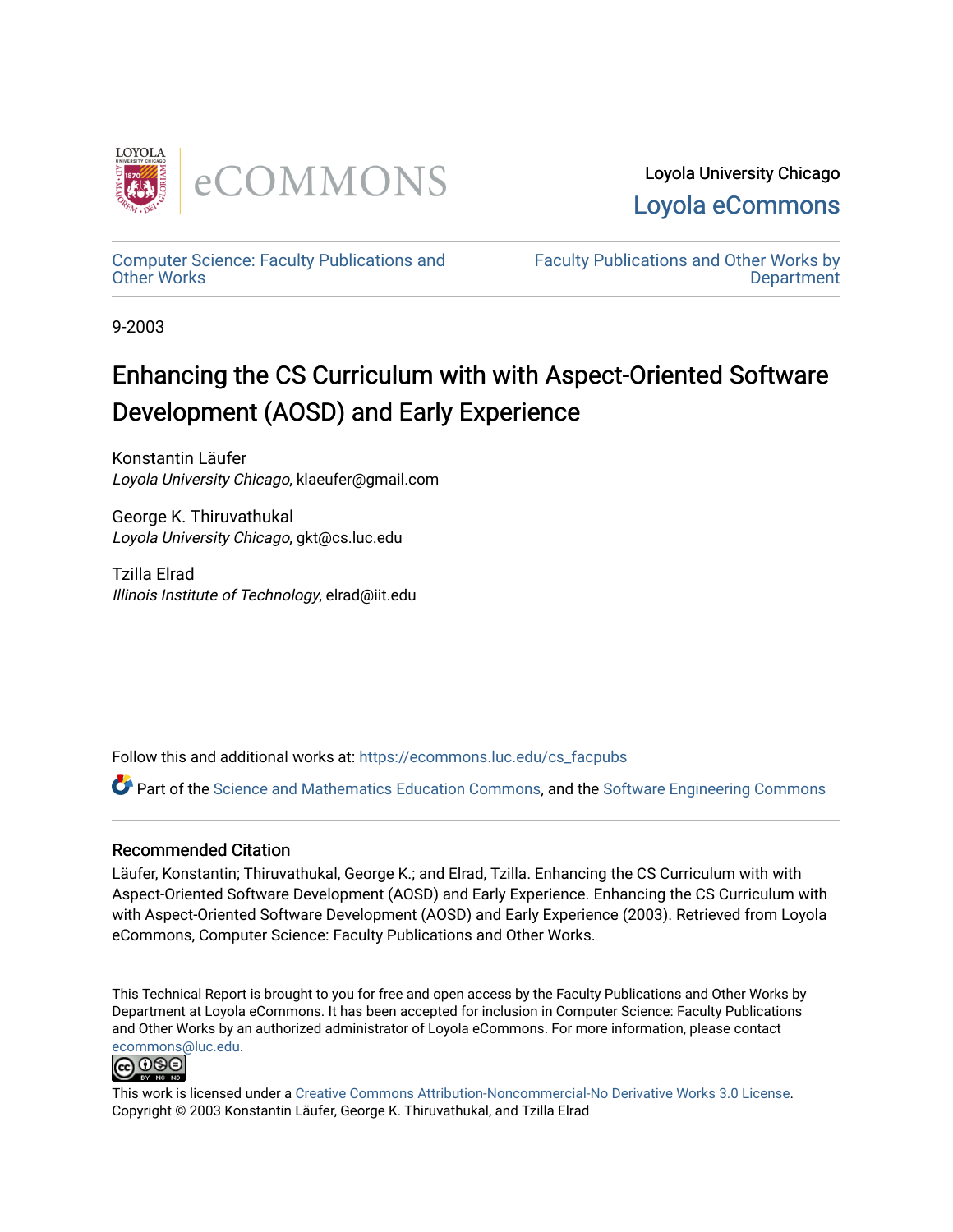## **Enhancing the CS Curriculum with Aspect-Oriented Software Development (AOSD)**

Konstantin Läufer and George K. Thiruvathukal Department of Computer Science Loyola University Chicago 6525 N. Sheridan Road Chicago, IL 60626, USA

{laufer,gkt}@cs.luc.edu

## **ABSTRACT**

Aspect-oriented software development (AOSD) is evolving as an important step beyond existing software development approaches such as object-oriented development. An aspect is a module that captures a crosscutting concern, behavior that cuts across different units of abstraction in a software application; expressed as a module, such behavior can be enabled and disabled transparently and non-invasively, without changing the application code itself. Increasing industry demand for expertise in AOSD gives rise to the pedagogical challenge of covering this methodology and its foundations in the computer science curriculum. We present our curricular initiative to incorporate a novel course in AOSD in the undergraduate computer science curriculum at the intermediate level. We also discuss recent and planned efforts to integrate coverage of AOSD into existing courses.

## **Category and Subject Descriptors**

K.3.2 Computer and Information Science Education; D.1.5 Object-Oriented Programming; D.3.3 Language Constructs and Features; D.2.3 Coding Tools and Techniques

#### **General Terms**

Design, Languages

## **Keywords**

Aspect-oriented software development, AOSD, aspect-oriented programming, AOP, aspect-oriented modeling, separation of concerns, crosscutting concern

#### **1. INTRODUCTION**

It is now well-established that object-oriented software development (OOSD), which comprises analysis and design methods (OOA and OOD), modeling (UML), design patterns, frameworks, and a smattering of object-oriented lan-

Copyright 200X ACM X-XXXXX-XX-X/XX/XX ...\$5.00.

Tzilla Elrad Department of Computer Science Illinois Institute of Technology 10 W 31st Street Chicago, IL 60616, USA elrad@iit.edu

guages (C++, Java, and Python, just to name a few), is a significant player in the academic and corporate worlds, with many academic research and commercial applications in one way or another building on the OO paradigm. With the advent of Java in 1995, one could say that an idea whose time came in the 1960s and 1970s with Simula and the 1980s with Smalltalk formally got itself on the map. Objects were truly here to stay.

In some respects, however, it was all too painfully apparent that somewhere along the line, something in the process of educating the world and creating a culture of objects had failed. One of the authors recalls being in the corporate world in the early 1990s as part of an internal task force on object-oriented methods and applying them to a redesign of one of the major product lines. Even then, migrating to object-oriented development was considered a risky venture for a number of reasons. First and foremost, there were few companies in any related business with experience in applying OOP. Second, the learning curve for applying OOP was considered (at best) steep [8]. Third, techniques for reverse engineering existing designs (then and even now) were adhoc and fundamentally limited. But more disturbing was that there were few options (professional training or courses at academic institutions in the area) where one could learn how the mysterious phenomenon of OOP actually worked.

With the advent of *software design patterns* [4], a new sense of hope descended upon the software development world, despite not providing a solution to all of the problems. What design patterns provided was the potential to apply OOP without having to bear the burden of coming up with the same designs over and over from scratch. This made it possible to apply OOP using recipes that required little or no modification. In fact, design patterns played a significant role in taming the complexity of OOP and, as a result, made it easier to teach.

A similar challenge is being presented today, silently, with the emergence of new (or refined, depending on one's perspective) methodologies for software development, such as aspect-oriented programming (AOP) [7]. In AOP, the idea in a nutshell is to capture behavior that cuts across many (or possibly all) units of abstraction in a given software application. Expressed as separate modules called aspects, such behavior can be enabled and disabled transparently and non-invasively, requiring no change to the application code itself. Simple examples of aspects are logging and per-

Permission to make digital or hard copies of all or part of this work for personal or classroom use is granted without fee provided that copies are not made or distributed for profit or commercial advantage and that copies bear this notice and the full citation on the first page. To copy otherwise, to republish, to post on servers or to redistribute to lists, requires prior specific permission and/or a fee.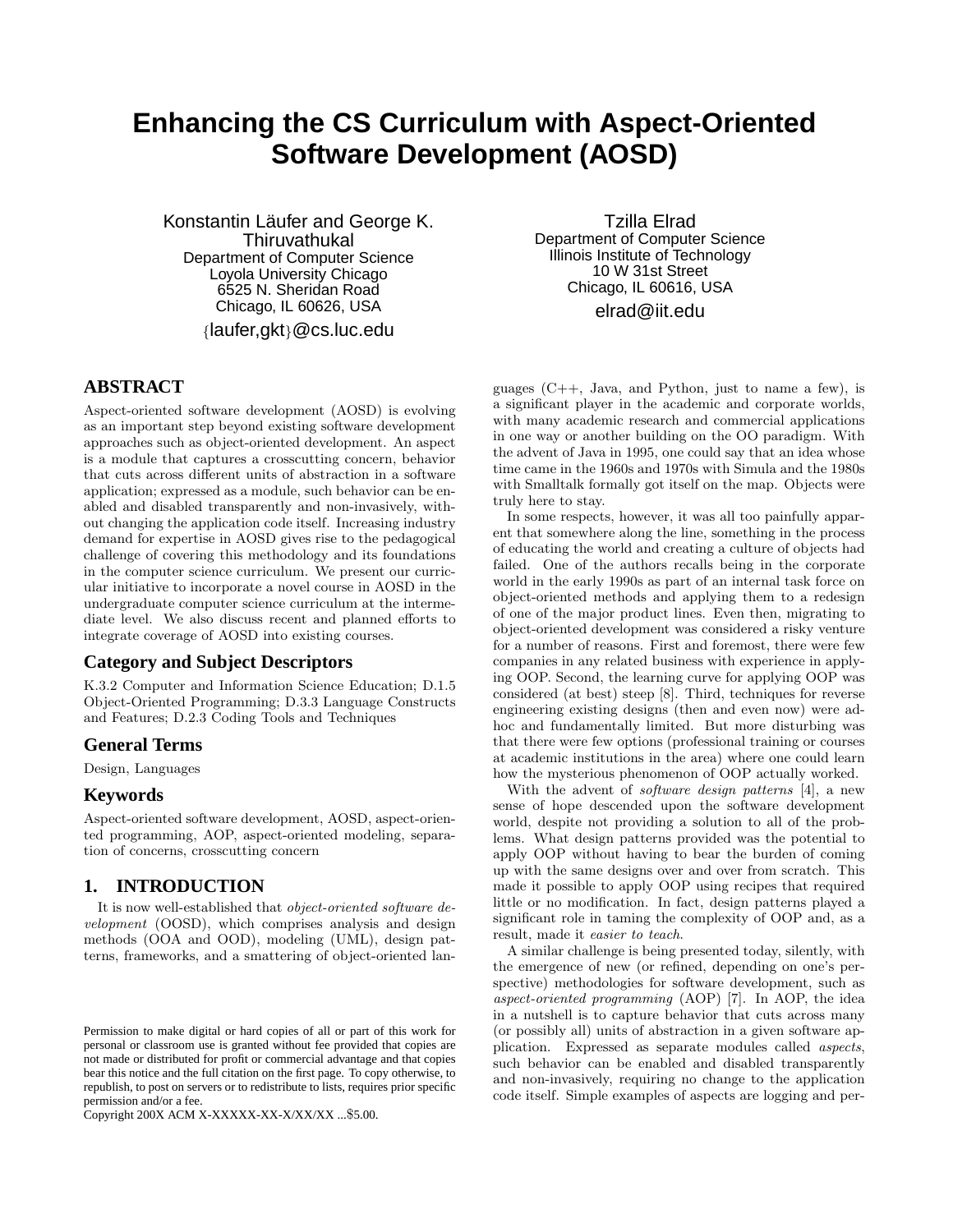formance analysis. Often these aspects are captured in OOcodes by creating objects to do the actual work and then explicitly using them to achieve the task at hand. To understand the explicit nature of this, it is instructional at this point to download any Java code and search for calls of the form logger.writeLog("some debug message") or System.currentTimeMillis(). An aspect-oriented way of achieving the same result would be to create an aspect to support the desired behavior implicitly. For example, whenever I enter method X(), start the timer. Whenever I leave method X(), stop the timer and accumulate the difference from the starting time.

Aspects will present new challenges to software development in the so-called postmodern era. First, thinking in aspects is akin to thinking in objects but a much different thinking altogether at the same time. There are several new twists in the world of aspects: How does one conceive of aspects in the first place? How does one combine aspects to solve problems? What are the pitfalls? One pitfall we see is that composition—an ordinarily safe phenomenon in OOP—is not always meaningful and safe in AOP. Take for example the two aspects we mentioned as examples: performance and logging; they don't mix. As already well known in operating systems and parallel computing research, it is important to remove all debugging code before collecting any kind of performance data. The obvious solution is to disable the offending aspect(s). But herein lies the problem. For something such as logging, the problems are obvious. For other aspects, the problems may be ever so subtle. We will revisit this topic in the general discussion of AOP.

Another important consideration is that aspects do not presuppose an underlying object-oriented environment. Aspect-oriented versions of many languages are already creeping up on the Internet, including C, C++, Java, Python, and others. While this in many ways is similar to the conditions found during the OOP era, it can create a bit of a pedagogical mess. "When should aspects be introduced?" is a question that is harder to answer than the same question with aspects replaced by objects. With the potential need to learn at least 3 forms of abstraction (procedural, object-oriented, and aspect-oriented), the potential for real confusion exists.

In this paper, while we do not pretend to have the answers for the many questions posed, we describe our attempt to rise to this emerging pedagogical challenge. We do believe that AOP seems to follow OOP most logically and envision our proposed course to be taken after CS2 or a subsequent intermediate course in object-oriented development. At the same time, we see a clear and present need and opportunity to introduce AOP strategically in other areas, such as operating systems, concurrent, and parallel/distributed computing.

## **2. ABOUT AOP AND AOSD**

We begin by defining a couple of terms:

- AOP The term aspect-oriented programming is used when referring only to programming (languages mainly), but not the entire life cycle of software engineering.
- AOSD The term aspect-oriented software development is an encompassing term that includes AOP as a significant part of its definition. In AOSD, we are referring to aspects in what is considered the gamut of software engineering: requirements, design, implementation, and

#### testing (to name the most significant parts of a traditional SE life cycle, known as the waterfall model).

The core issue behind AOP is to capture the notion of a concern as a modular software unit. By allowing concerns to be modular, the desired goal of having adaptable software is more likely to be realized. AOSD refers to the complete life cycle evolving the aspect orientation process. The terminology is deceptively simple and sometimes confuses the most seasoned computer scientists. An example of a concern is scheduling, which affects all entities in a system that can be run one-at-a-time (such as processes and threads). Processes and threads, on the other hand, are not concerns. They are simply objects that are treated the same way by an operating system, regardless of the scheduling policy used to run them.

Separation of Concerns (SOC) is a core principle of software engineering which has well-established benefits. The introduction of of the OO paradigm addressed part of the challenge of concerns by evolving mechanisms for abstraction, encapsulation, modularity, and hierarchy. Yet, the problem of realizing the SOC principle is at the heart of the ongoing software crisis. Ideally, we would like to have, first and foremost, heuristics to separate concerns and, second, software mechanisms to capture these concerns as modular units throughout the software refinement process. AOSD is an important evolutionary step toward achieving the goals of separating concerns.

The object-oriented approach focuses primarily on the data items that are being manipulated; behavior is the secondary focus. The data items are characterized as active entities, because objects perform operations on themselves. Collective behavior is implemented through the interaction of objects. (In early OOP literature on Smalltalk, objects were said to interact via message passing.) Object-oriented methodology works very well for software systems where most of problem domain concerns can be modularized using the dominant decomposition of object orientation. Experience has demonstrated that in more complex systems, especially concurrent and distributed systems, preservation of modularity is not possible for all concerns.

*Crosscutting Concerns.* One special case where a program can fail to preserve modularity is when the implementation of a specific concern crosses the modular representation (or boundaries) of other concerns. A good example of such concern is logging. The concept is similar to what one does when writing a journal—keep a record of the events of significance (or even insignificant ones) for any given day/time. (Many programmers prefer logging to debuggers when it comes to identifying and diagnosing bugs in their programs.) A program code to implement logging may be scattered across different modular components (wherein the various components will share a reference to an object with a dedicated logging). Synchronization, scheduling, fault tolerance and security are extreme examples of crosscutting concerns. Under a dominant decomposition of core functionality, these concerns cannot be modularized. The best one can hope for is to scatter concerns among other program components components that should ideally not be responsible for addressing the concern.

*Weaving.* The process of composing core functionality modules with aspects is called weaving. Weaving can be done at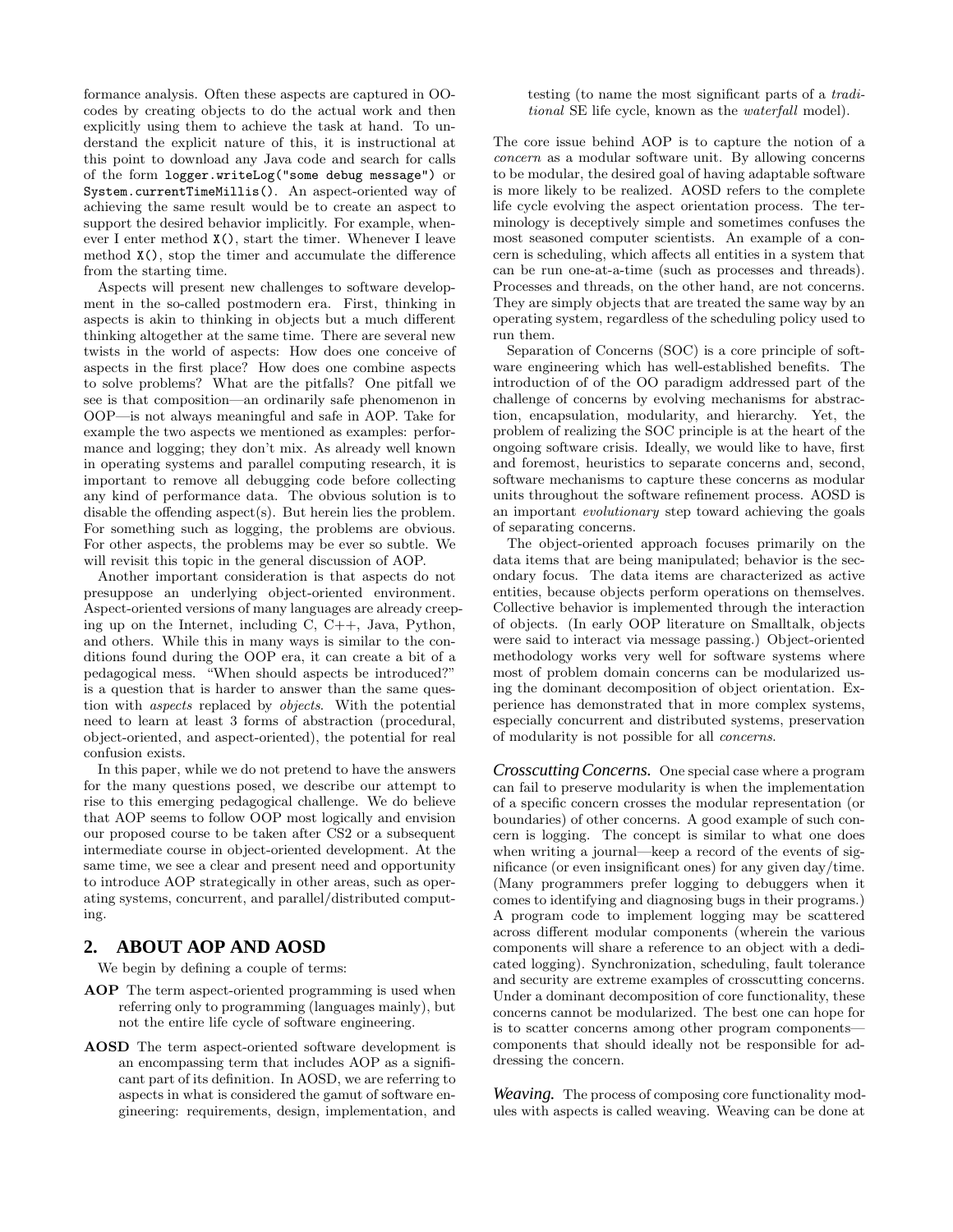compile time [6] or dynamically at run time [10].

*Join Points.* A Join Points is defined as a well-defined points in the execution flow of the program. The most prominent example is a method call. A joint point indicates where an aspect can interface with ordinary code. A join-point model provides the common frame of reference to enable the definition of the structure of aspects. Each join point is said to have entry and exit points, which correspond to when a join point is entered or exited (returned from). So if a particular join point is defined as a method call, the logical points of entry and exit are entering and returning from the method, respectively. How this works is language-dependent.

*Pointcut.* A set of join points. A pointcut expression filters out a subset of join points. This is an important feature of AOP because it provides a concise selection mechanism. A programmer may designate all the join points in a program where (for example) a security code should be invoked. This eliminates the need to refer to each join point explicitly and hence reduces the likelihood that a security code would not be invoked as needed (considering the earlier example, where most capability checks had to be performed explicitly). A Pointcut might also be specified in terms of properties of methods rather than their names.

*Advice.* Advice declarations are used to define the aspect code that runs at join points. For example, the securitychecking functionality described earlier in Java's Security-Manager could be run at every join point that is filtered out by an appropriate pointcut expression. For a method call join point there are three kinds of advice found in the literature: before advice (advice code runs at the moment before the method begins running), after advice (advice code runs at the moment control returns after the method returns), and around advice (advice code runs when the join point is reached and it can check for conditions that may control the selection of advice code). Advice is similar to event-handling code and is invoked implicitly.

There are three significant approaches to realize aspectorientation:

- Extensions to existing languages such as Java, C, and  $C++$  (e.g., Hyper/J [9]).
- Frameworks for introducing aspect orientation without change to the language (e.g., JAC [10]).
- Modeling with (suitable extensions of) UML.

## **3. PROPOSED AOSD COURSE**

In this section, we present our plans for a complete course on AOSD.

## **3.1 Pedagogical Challenges**

It should be clear from the previous section that designing a curriculum around aspects is bound to be a non-trivial challenge. The problems can be summarized as follows:

• Aspect-oriented programming is designed to facilitate dealing with the complex problems associated with code tangling. Mastering the basic vocabulary of AOP is relatively straightforward. However, there are a multitude of implementations and approaches to AOP.

Students must be made aware of the choices while not becoming bogged down by trying to understand all of the arcane differences between the various approaches.

• Similar to the problems that accompanied OOP (problems with method resolution in multiple inheritance), a number of issues are likely to emerge as the community begins to apply AOP. For example, aspects being applied to pointcuts (selections of join points) can interfere with the performance and predictability of program behavior. (e.g. what happens, say, when logging and performance concerns are both applied to common pointcuts? The answer would appear to be that the performance concern fails to yield valid performance data; the logging concern affects performance by introducing a non-trivial I/O cost.)

## **3.2 Prospective Syllabus for the Course**

#### *Prerequisite*

The envisioned prerequisite is either CS2 (data structures), assuming the CS1-CS2 sequence introduces object orientation from the start and in sufficient depth. Otherwise, the prerequisite would be an intermediate course in objectoriented development taken after CS2.

#### *Textbook*

There is presently no undergraduate text book on this topic. We anticipate that one of the outcomes of this initiative will be such a book. Meanwhile, we plan on using the other sources as reference material [1, 2].

#### *Prospective Sequence of Course Modules*

A prospective sequence of 3-to-4-week course modules suitable for a 15/16-week semester long course, along with the estimated duration of coverage, is given here. To accommodate a 10/11-week quarter course, one could drop some of the modules or condense the coverage.

## *Module 1: Programming Languages and Software Engineering Preliminaries (3 weeks)*

*General paradigms of programming languages (1 week).* To motivate the study of models beyond the object model, it pays to arm the student with an overview of different paradigms for computing. Most students today see objects as their first model. Structured (procedural/imperative), functional, logic, dataflow, and very-high-level language paradigms are prevalent, especially in the industry.

*Software engineering and quality assurance (1 week).* Software engineering has played a significant role in the thinking about how software is developed, especially in defining the notion of a process. Knowledge of basic software engineering principles is essential, especially when it comes to large-scale software development efforts. Prospective topics to be covered here are an overview of the various life cycles, such as waterfall, spiral, and extreme programming.

*Software maintenance and reusability (1 week).* In addition to methodology, software engineering methodology introduces a number of desired properties when designing a software system. Ease of maintenance refers to the ability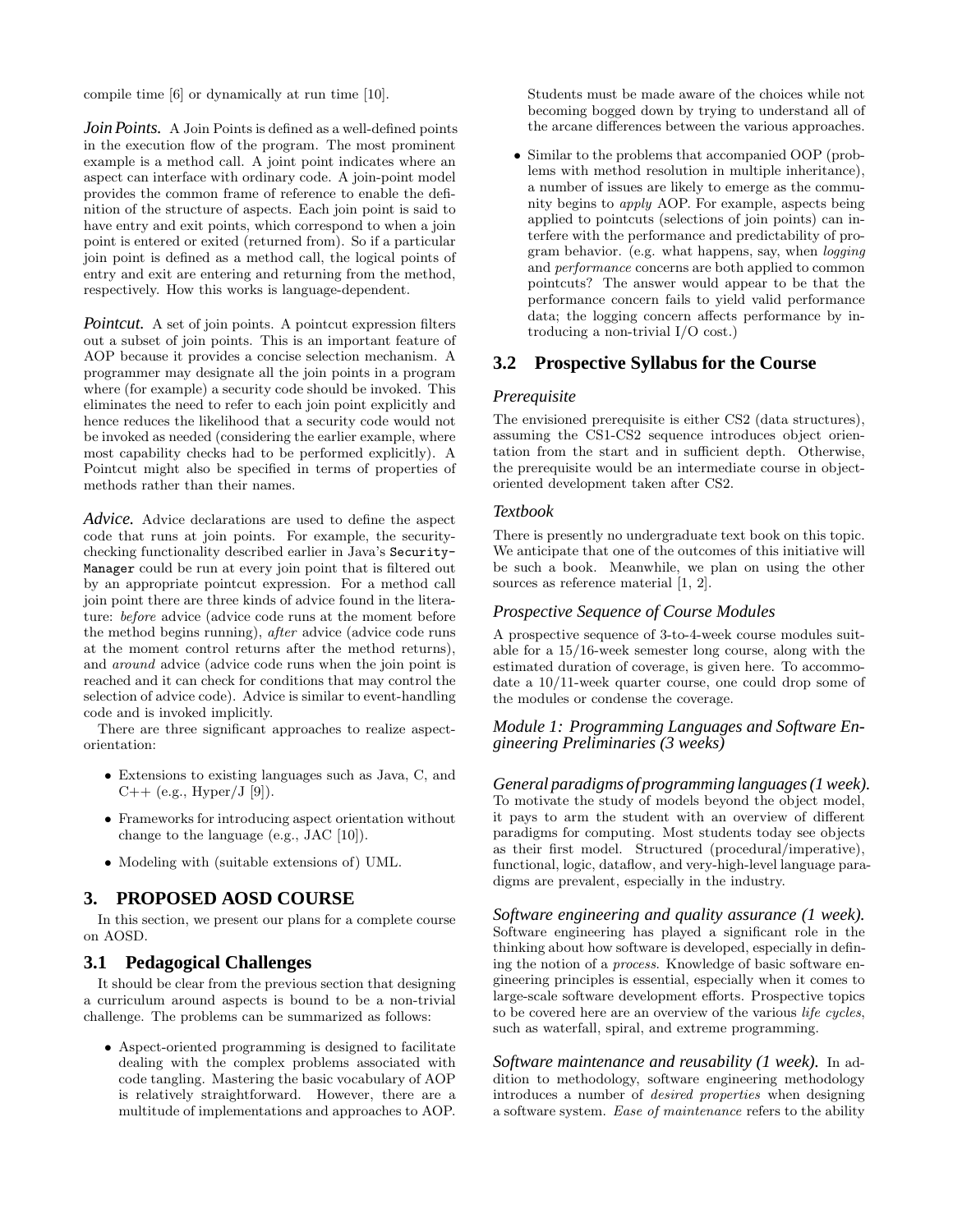to cope with change at a reasonable cost. Another desired property of a software system is reusability. Research on frameworks and design patterns addresses the possibilities of reusing existing code and designs.

#### *Module 2: Object-Oriented Programming and Design Patterns (3 weeks)*

*Object-oriented programming (2 weeks).* In order to think about the post-OOP era, it is necessary to understand the object model. The object model, as defined by Booch, is based on four key principles: abstraction, encapsulation, hierarchy, and modularity. Object-oriented programming languages support OOP via specific mechanisms. Polymorphism with late binding is prevalent in all major OOL. Linguistic features such as abstract classes, interfaces, delegation, and metaprogramming (or reflection) are prominent in most OOL today.

*Taming the object paradigm with patterns (1 week).* The work on design patterns [4] is actually a tacit recognition of the difficulty of applying OOP successfully. Work on patterns also brought some clarity to what OOP does well and what OOP does poorly. OOP is very good at capturing common attributes and behavior in a vertical fashion. However, when it comes to behavior that affects entities that do not have common base classes, it is impossible to address commonality in a horizontal fashion. The linguistic notion of interfaces helps get us part of the way toward the solution but in their own right are ineffective.

#### *Module 3: Aspect-Oriented Programming (4 weeks)*

*Introduction to aspects (2 weeks).* Aspects directly embody the notion of separating concerns. The vocabulary has been introduced in the introduction sections. The same topics will be introduced in this lecture.

The motivation for aspects will be demonstrated with a number of real-world needs. Logging is almost a universal need in today's computing environment. Web logging (not to be confused with weblogs) is relied upon heavily by web application developers and has almost replaced debugging as an effective technique for troubleshooting bugs.

In high-performance computing applications, performance is an aspect that comes up repeatedly. Today's software developers often develop what can best be termed home-brewed libraries for gathering and analyzing performance data. Using aspects, it is possible to introduce the capability of performance gathering into any application and remove it when no longer needed without changing the application code itself.

Aspects are often called non-invasive, because they can be introduced into code without altering the code itself. While mostly true, there are potential difficulties (addressed later in the course) when it comes to composition of aspects and unintended consequences. The two aspects presented here make a good example. What happens when the performance and logging aspects interact? The likely answer is that bad performance data is obtained.

*Aspect-oriented programming languages (2 weeks).* Aspect-oriented programming languages are emerging everywhere. The situation is not much different than when structured

and object-oriented programming made their debuts.

Two approaches are presently front runners: aspect-oriented extensions (e.g., Aspect/J, an extension to Java) and aspect-oriented frameworks. Because objects are still considered valuable in their own right, most approaches in one way or another employ an object-oriented language as a significant part of the design.

At least this set would be taught from outside of our own research: Aspect/J, Hyper/J, Demeter/adaptive programming, and Compositional filters.

#### *Module 4: Advanced Topics in Aspects (3 weeks)*

*Theoretical foundations of aspects (1 week).* This will be covering current research on composition mechanisms, semantics, verification, and testing.

*Aspects and UML; addressing modeling and design (1 week).* The Unified Modeling Language (UML) is widely used in present software engineering practice. We will cover our ongoing research in using and extending UML to accommodate aspects.

*Tools support for aspects (1 week).* A fairly underdeveloped area at the moment, tools support is likely to evolve by the time we develop this course. The likely scenario is that a number of tools (e.g. Rational Rose and others) will be expanded to address aspects.

## *Module 5: Applications of Aspects (3 weeks)*

*Aspects and operating systems.* An emerging research area is the use of aspects in operating systems. Operating system design and implementation is one area can make a significant difference, especially when it comes to maintenance and debugging. In addition, aspects are likely to be useful in managing the implementation (code) of an operating system, as well.

*Aspects and databases.* Aspects are likely to make a difference in databases In current database technology, procedural languages (SQL and several variants thereof) are used to do query processing and integrity triggers. Integrity triggers, which often affect the same tables/relations in a database, certainly provide an example of a cross-cutting concern. Given the importance of databases in the industry, we will want to address this topic in the new course (at least peripherally).

*Aspects and concurrency.* We have existing courses addressing concurrency. Concurrency is one of the places where OOP has not been very successful. The reason is due to a well-documented and established problem known as the inheritance anomaly. Using aspects, the problems associated with the inheritance anomaly are potentially eliminated (although this has not been formally proven yet), making it possible to untangle programming libraries that contain explicit synchronization code. There are other opportunities in this space as well, in the form of languages and frameworks for concurrent programming.

*Aspects and distributed systems.* We also have existing courses on distributed systems. Distributed systems are